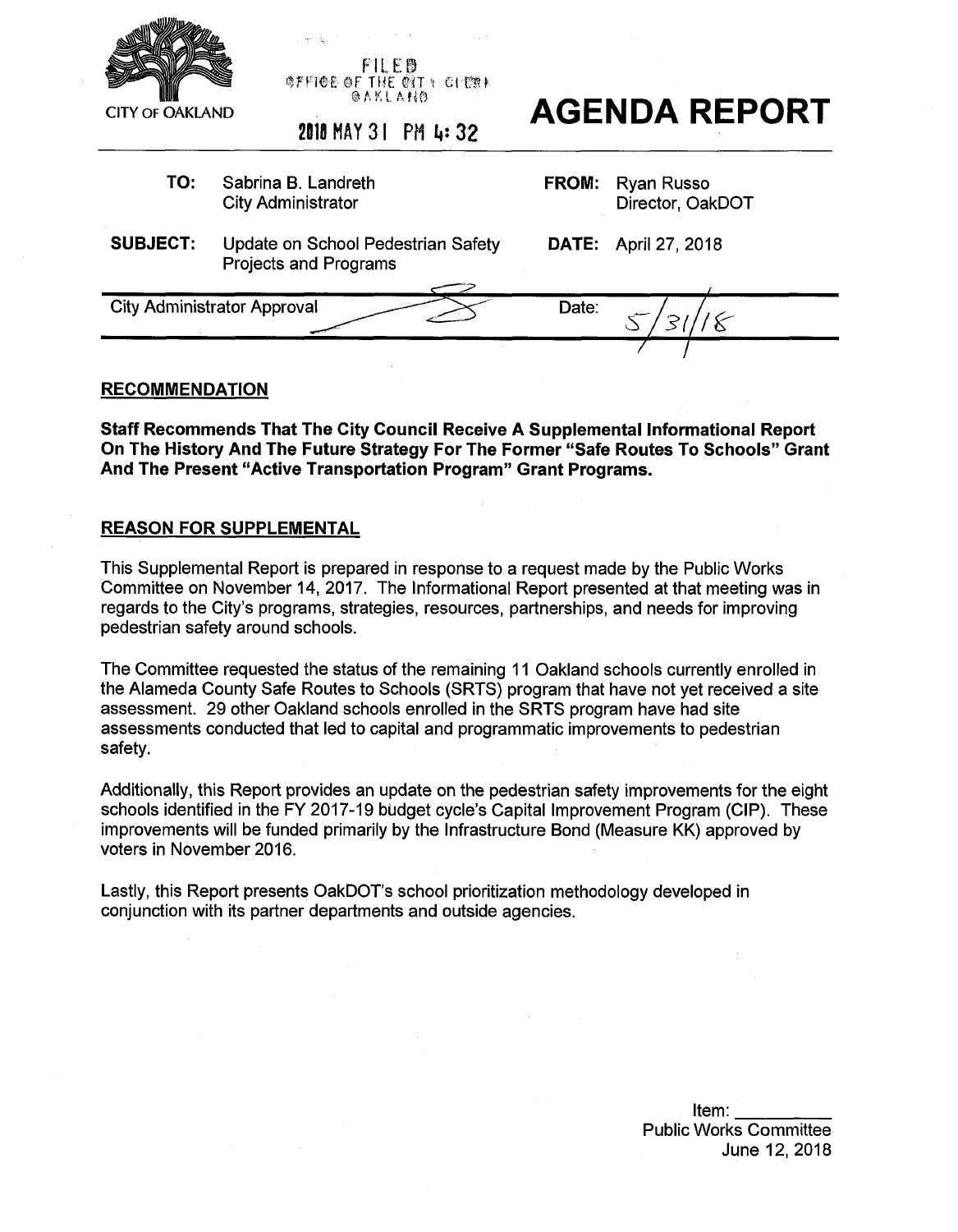# **ANALYSIS AND POLICY ALTERNATIVES**

#### *School Site Assessments*

Of the 40 schools participating in the Alameda County Transportation Commission's (ACTC) SRTS program, as of November 2017, 11 had not been assessed. Since then, ACTC has committed to conduct site assessments for these 11 Oakland schools: three will be conducted by the end of the current school year and eight will be conducted in the upcoming school year. The 11 schools and their site assessment dates are as follow:

- 1. Yu Ming Charter School (02/29/18);
- 2. Community United Elementary School (03/27/18);
- 3. Westlake Middle School (04/12/18);
- 4. McClymonds High School (2018-19 school year)
- 5. Sankofa Academy (2018-19 school year);
- 6. Alliance Academy (2018-19 school year);
- 7. Oakland School for the Arts (2018-19 school year);
- 8. Castlemont High School (2018-19 school year);
- 9. Peralta Elementary School (2018-19 school year);
- 10. Place@Prescott Elementary School (2018-19 school year); and
- 11. Redwood Heights Elementary School (2018-19 school year).

By way of background, ACTC funds and manages school site assessments for schools that are enrolled in its SRTS program. A school site assessment is a "walk audit" for a school or a cluster of schools that occurs during student arrival for departure times. The assessment notes the conditions of sidewalks, roadways, drop off and pick up areas, traffic signs, crosswalk markings, driving behavior, and other elements that contribute to pedestrian safety and access to school sites. Site assessments have been an effective tool in OakDOT's collaboration with schools for identifying issues, developing solutions, engaging stakeholders, and applying for funding.

#### *Measure KK-Funded School Improvements*

As mentioned above, previous school site assessments have led to capital and programmatic improvements to pedestrian safety for most of the assessed schools. However, eight of those schools have not received funding for their recommended improvements as a result of being out-prioritized by the other schools. The FY 2017-19 CIP included these eight schools allocating \$2M in Measure KK funds.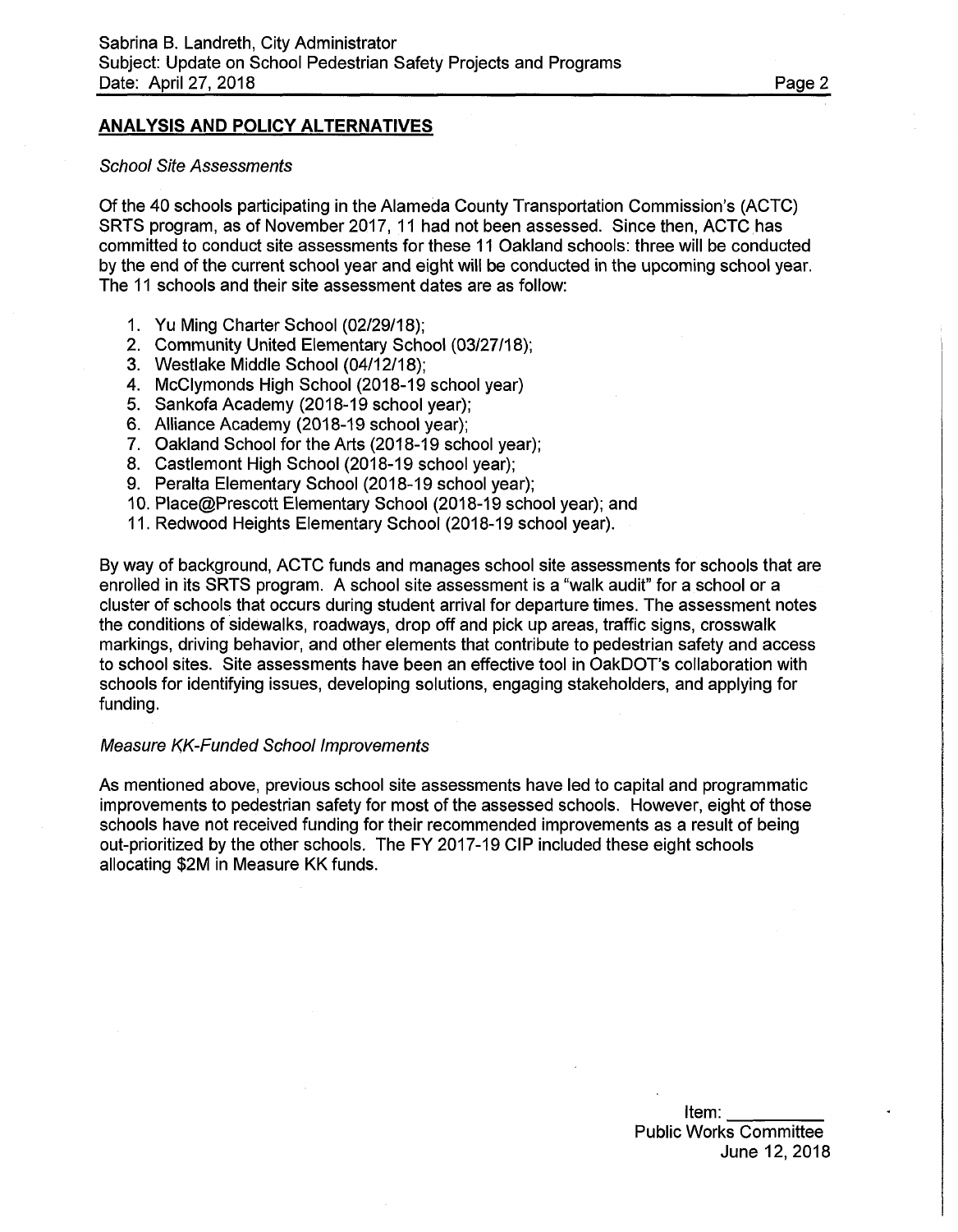The projected completion and milestone dates for the improvements around the eight schools are shown below:

| Measure KK Funded School Improvements in the FY 2017-19 CIP |                 |          |                  |  |  |
|-------------------------------------------------------------|-----------------|----------|------------------|--|--|
| School                                                      | Design          | Award    | Construction     |  |  |
| <b>Chabot Elementary</b>                                    | Jan 2019        | N/A      | Dec 2019         |  |  |
| <b>Futures at Lockwood Elementary</b>                       | Jan 2019        | N/A      | Dec 2019         |  |  |
| <b>International Community</b>                              | Jan 2019        | N/A      | Dec 2019         |  |  |
| <b>New Highland Academy</b>                                 | Jan 2019        | N/A      | Dec 2019         |  |  |
| <b>United for Success Academy</b>                           | Jan 2019        | N/A      | Dec 2019         |  |  |
| <b>World Academy</b>                                        | Jan 2019        | N/A      | Dec 2019         |  |  |
| <b>Thornhill &amp; Montclair Elementary</b>                 | Oct 2019        | May 2020 | <b>June 2021</b> |  |  |
| <b>Edna Brewer Middle</b>                                   | <b>Jun 2019</b> | Jan 2020 | April 2021       |  |  |

The estimated total cost for the improvements is approximately \$6.67M. The proposed funding sources are Measure KK (\$2M), Measure B (\$1M), the Active Transportation Program grant (\$1.89M), future Measure KK allocations and other potential outside grant sources to the extent the improvements are eligible and competitive. **Attachments A-H** illustrate what the improvements will be for each school.

The improvements include widening sidewalks, tightening intersection corners, and installing speed bumps, traffic circles, crosswalk flashers, and traffic signals near schools. They are recommendations from previous school site assessments and have been vetted by stakeholders for each school and OakDOT staff for effectiveness and constructability. OakDOT is planning to construct some of the improvements with in-house staff and hire contractors to perform large-scale work such as signal installation and major curb reconstruction.

# *School Prioritization*

In collaboration with ACTC and their transportation consultant, Alta Planning + Design, the Oakland Unified School District (OUSD), and the Oakland Police Department (OPD), OakDOT developed a list that ranks schools prioritized by collision history, equity factors, and student health data. Below is a list of the criteria used and how they were broken down: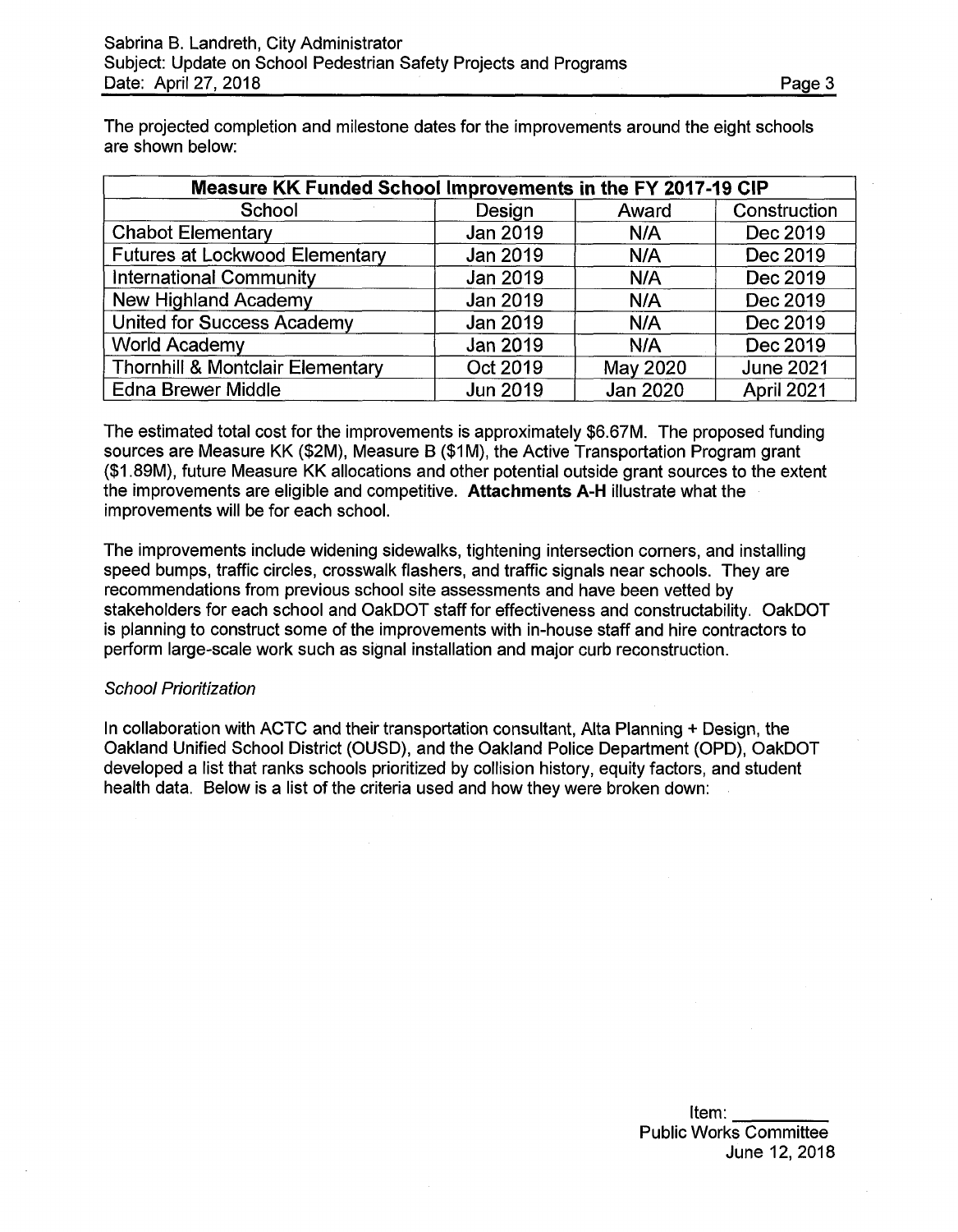Sabrina B. Landreth, City Administrator Subject: Update on School Pedestrian Safety Projects and Programs Date: April 27, 2018

| Category                                   | Definition                                                                                                                                                                                           | Data Source                                                                                                   |
|--------------------------------------------|------------------------------------------------------------------------------------------------------------------------------------------------------------------------------------------------------|---------------------------------------------------------------------------------------------------------------|
| <b>Collision History</b><br>(weighted 50%) | Number of school-age-<br>involved bicycle/pedestrian<br>collisions located within a<br>half-mile radius of school<br>grounds between 2012 and<br>2016.                                               | <b>Statewide Integrated Traffic</b><br>Records System (SWITRS)<br>from the California Highway<br>Patrol (CHP) |
| <b>Equity Score</b><br>(weighted 25%)      | Composite score from<br>indicators such as race, age,<br>income, English proficiency,<br>health insurance, single-<br>parent household,<br>unemployment, disability,<br>commute/vehicle access, etc. | United States Census/Alta<br>Planning+Design                                                                  |
| <b>Student Health</b><br>(weighted 25%)    | Percent of students who test<br>within the Health Fitness<br>Zone for body composition<br>for most the recent year of<br>available data.                                                             | California Department of<br>Education                                                                         |

**Attachment <sup>I</sup>** shows the top 50 schools prioritized by the above scoring system. The list will be shared with Be Oakland Be Active (BOBA), a collaborative managed by the Alameda County Health Department (ACHD) to advance school safety and support healthy, sustainable transportation to and from schools in Oakland. BOBA participants include TransForm, a local active-transportation advocacy organization expertise in working with Oakland schools to promote student health and safety. The list will be used to aid future decisions on budgeting, grant application, and other resource allocations such as school site assessments and the recent discussions about crossing guard assignment.

> Item:  $\overline{\phantom{a}}$ Public Works Committee June 12, 2018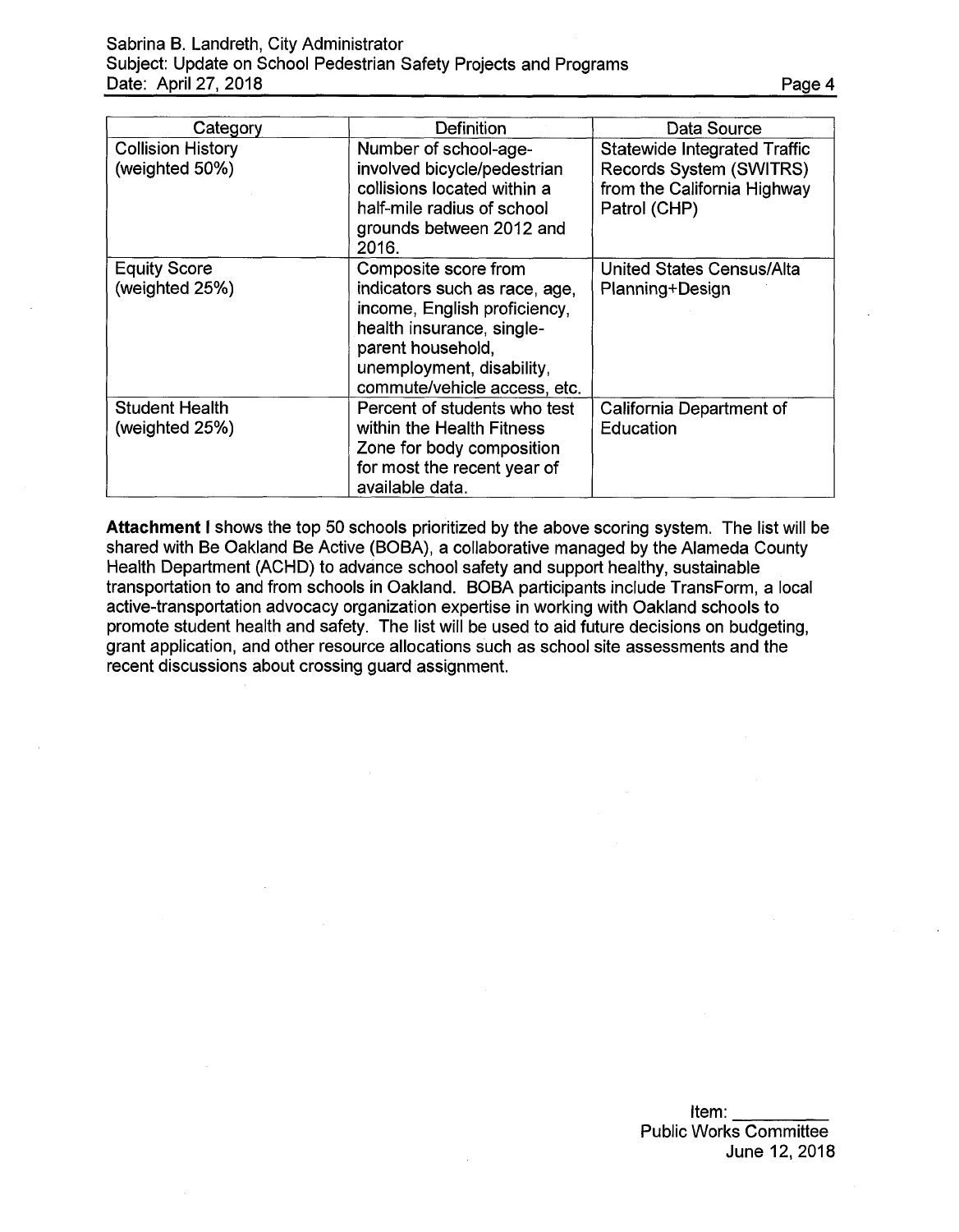### **ACTION REQUESTED OF THE CITY COUNCIL**

Staff Recommends that the City Council receive this Informational Report updating ongoing and planned school pedestrian safety projects and programs.

For questions regarding this report, please contact Joe Wang, Safe Streets Division, at (510) 238-6107.

Respectfully submitted,

Ryan *Russo*, Director Department of Transportation

Reviewed by: Wladimir Wlassowsky, P.E. Assistant Director

Prepared by: Joe Wang, P.E. Supervising Transportation Engineer Safe Streets Division

**Attachment A: Chabot Elementary**

**Attachment B: Edna Brewer Middle**

**Attachment C: Futures at Lockwood Elementary**

**Attachment D: International Community/Think College Now**

**Attachment E: Thornhill and Montclair Elementary**

**Attachment F: New Highland Academy**

**Attachment G: United for Success Academy**

**Attachment H: World Academy/Achieve Academy**

**Attachment I: Top 50 Oakland School with the Highest Needs**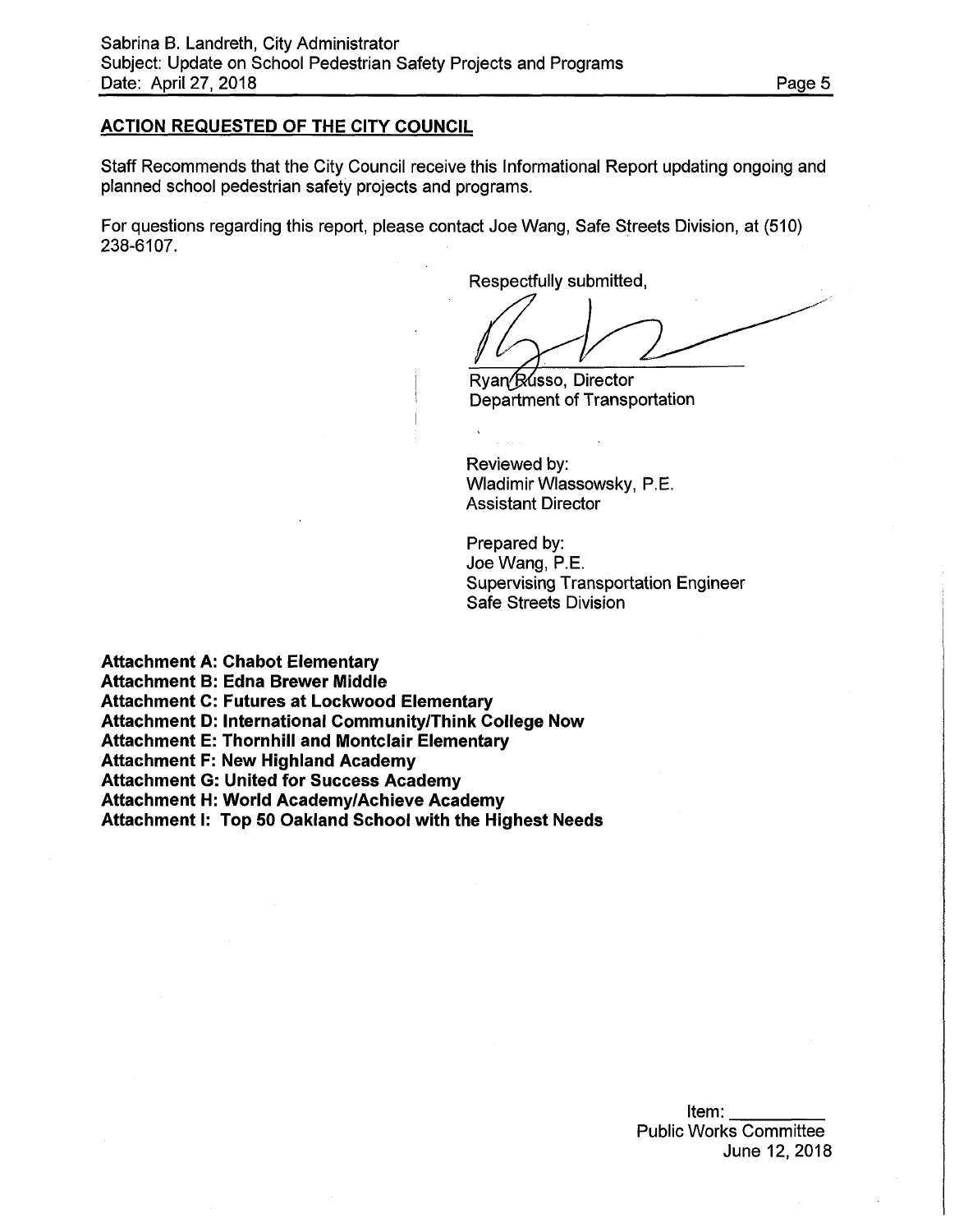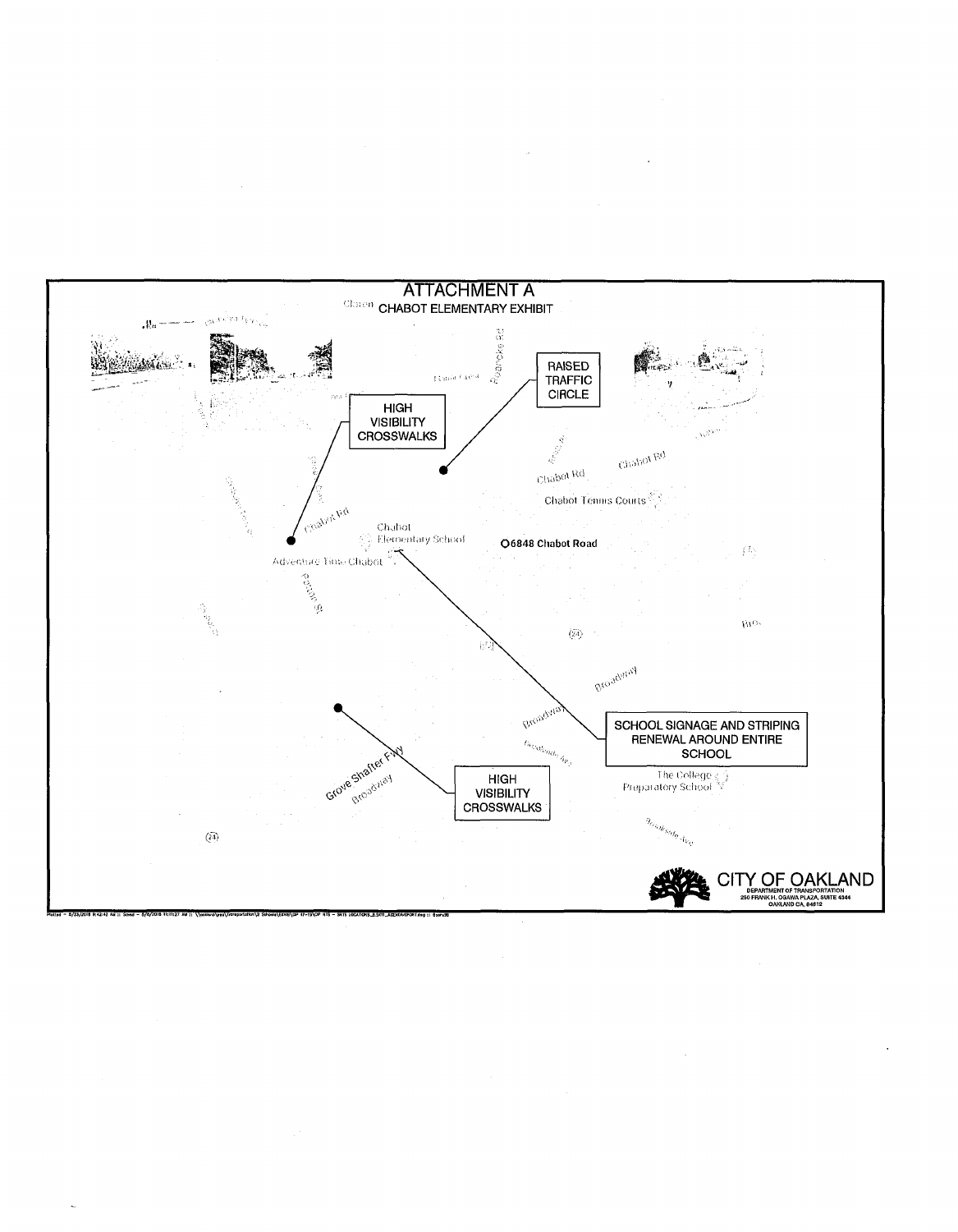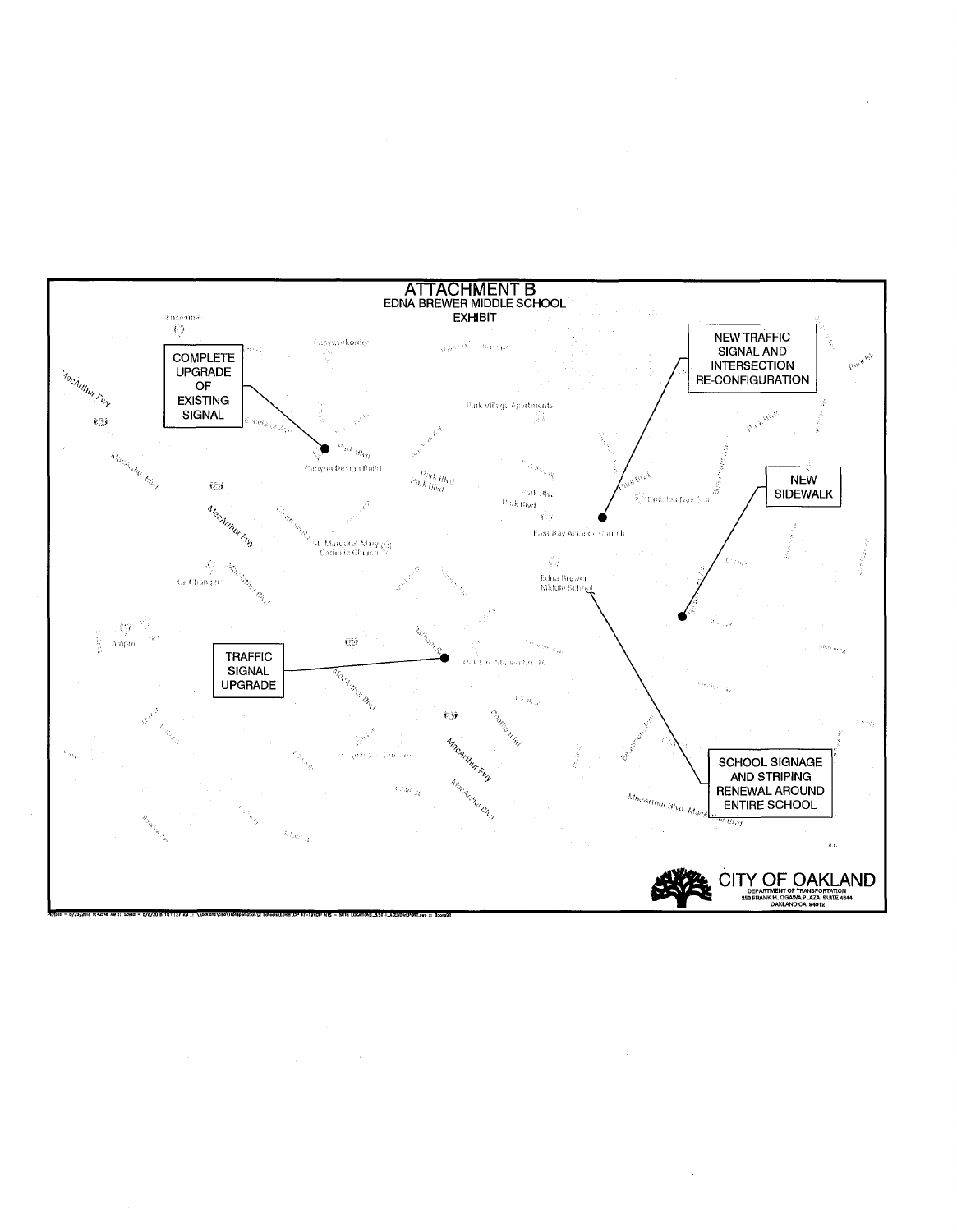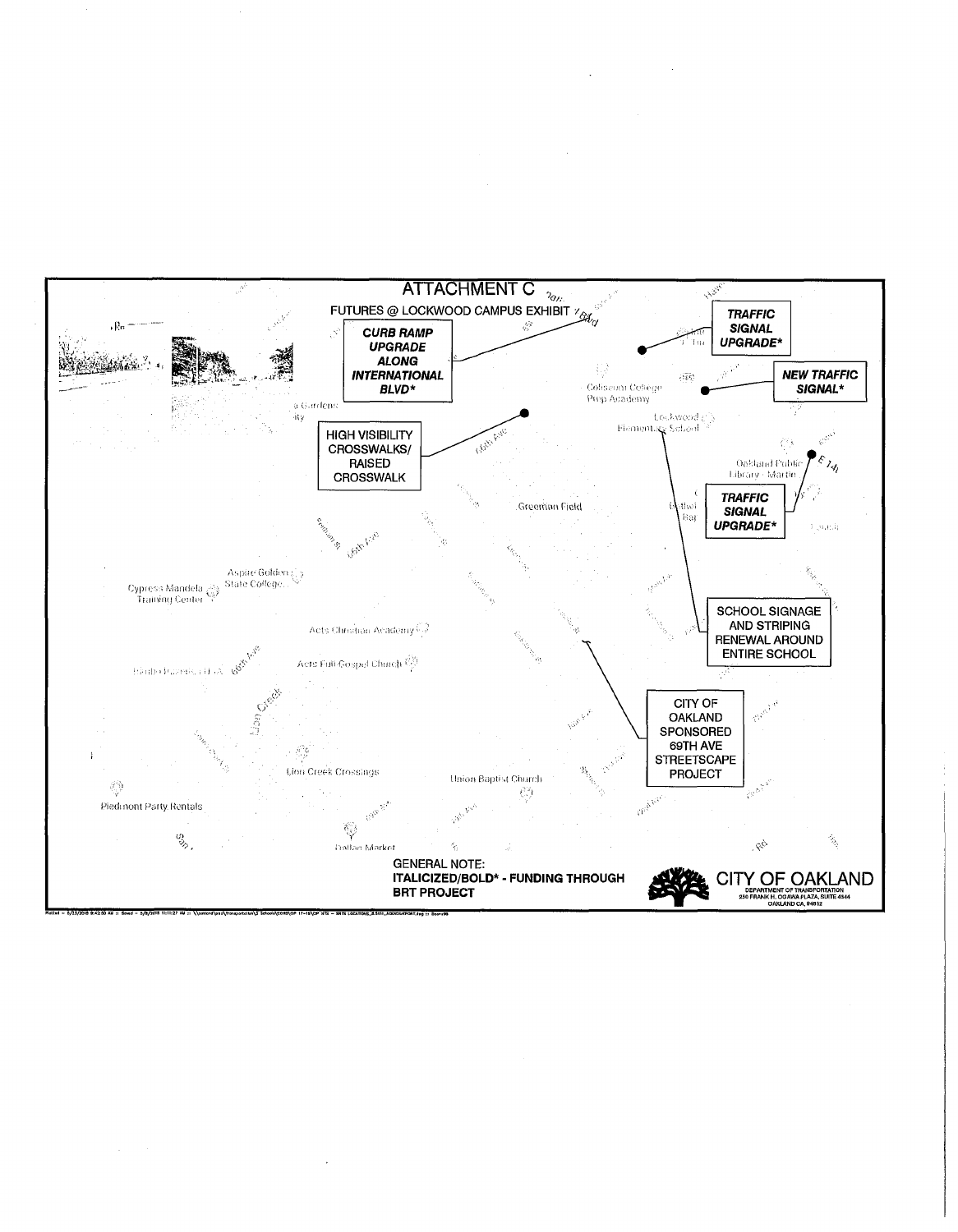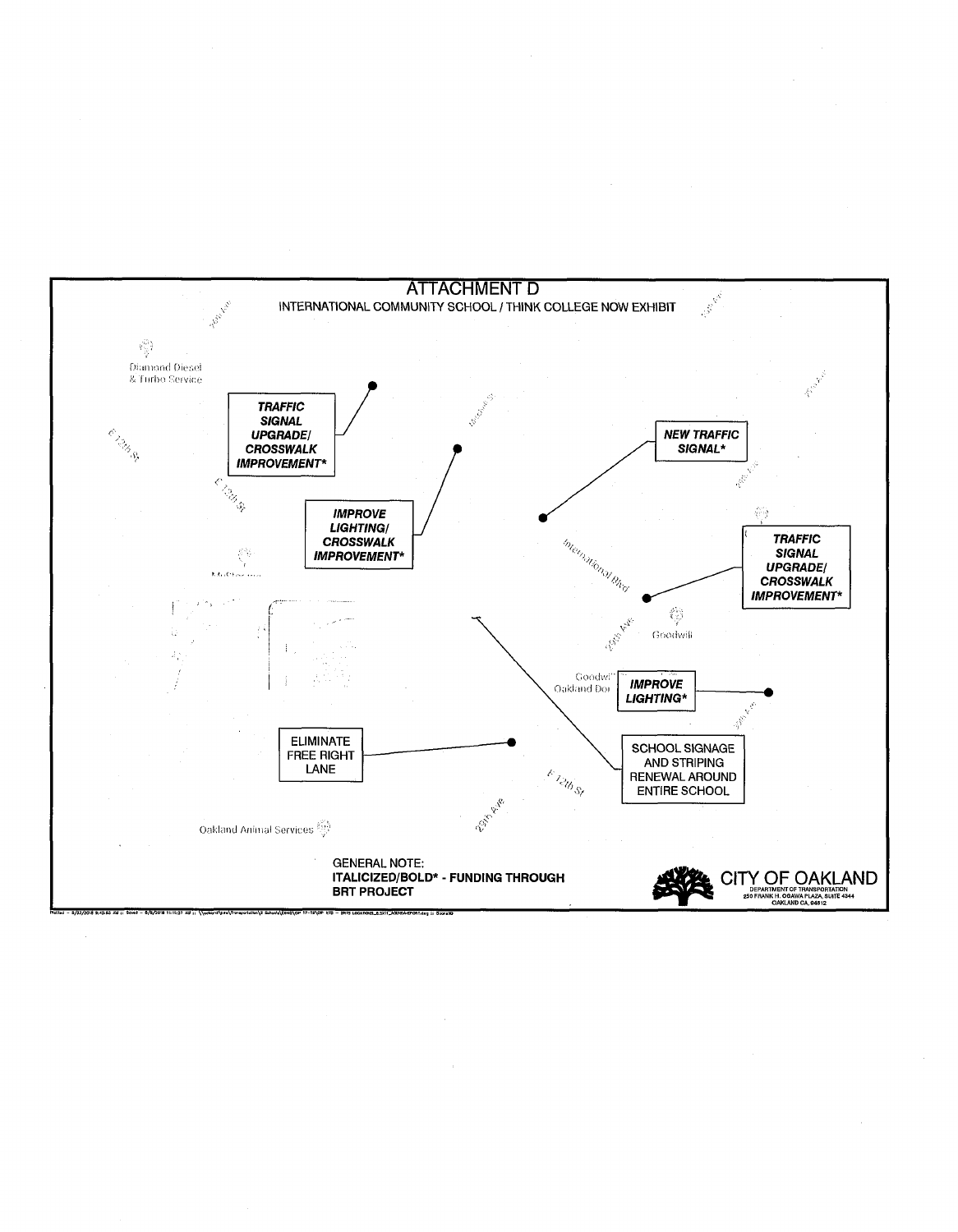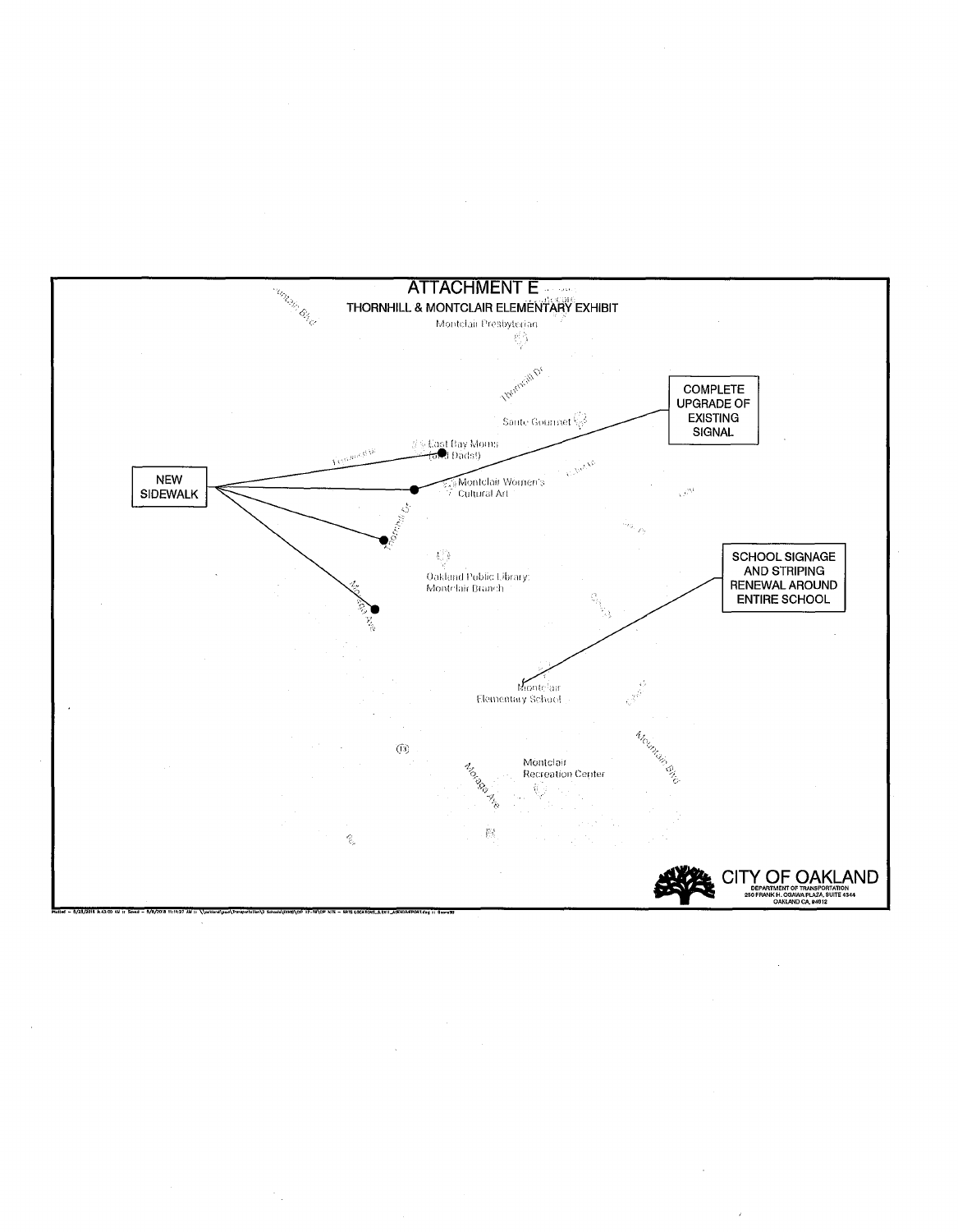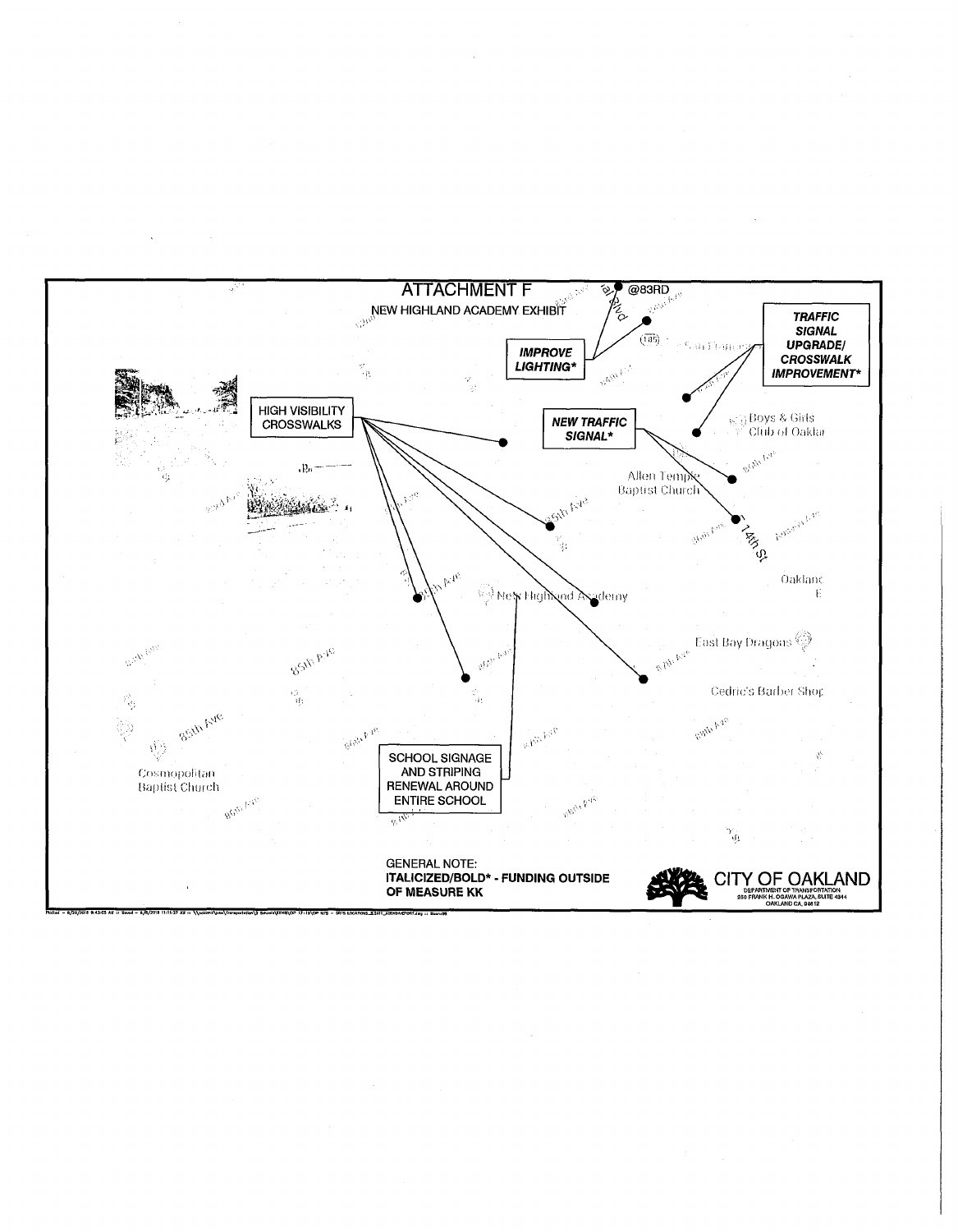

 $\bar{\mathcal{A}}$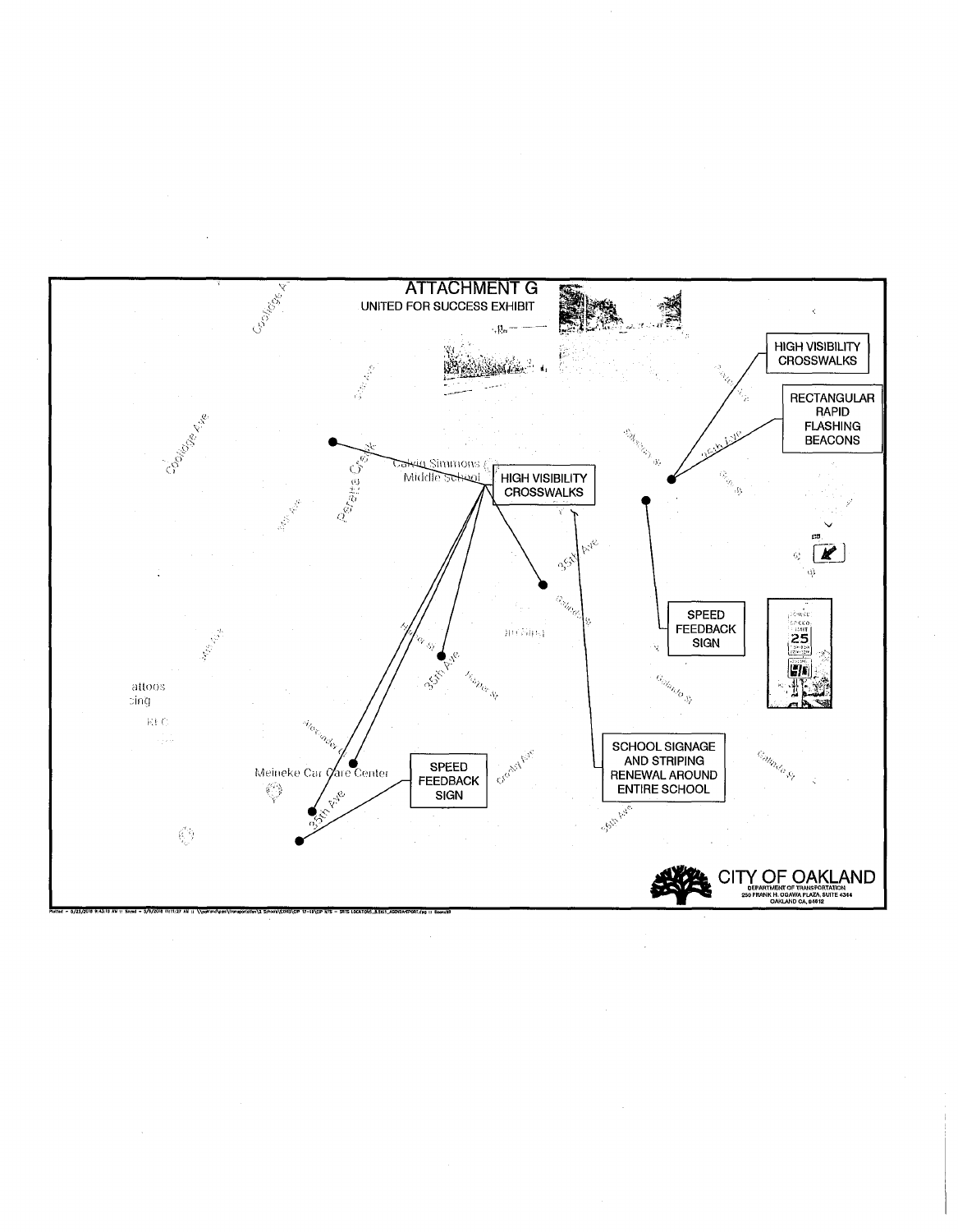